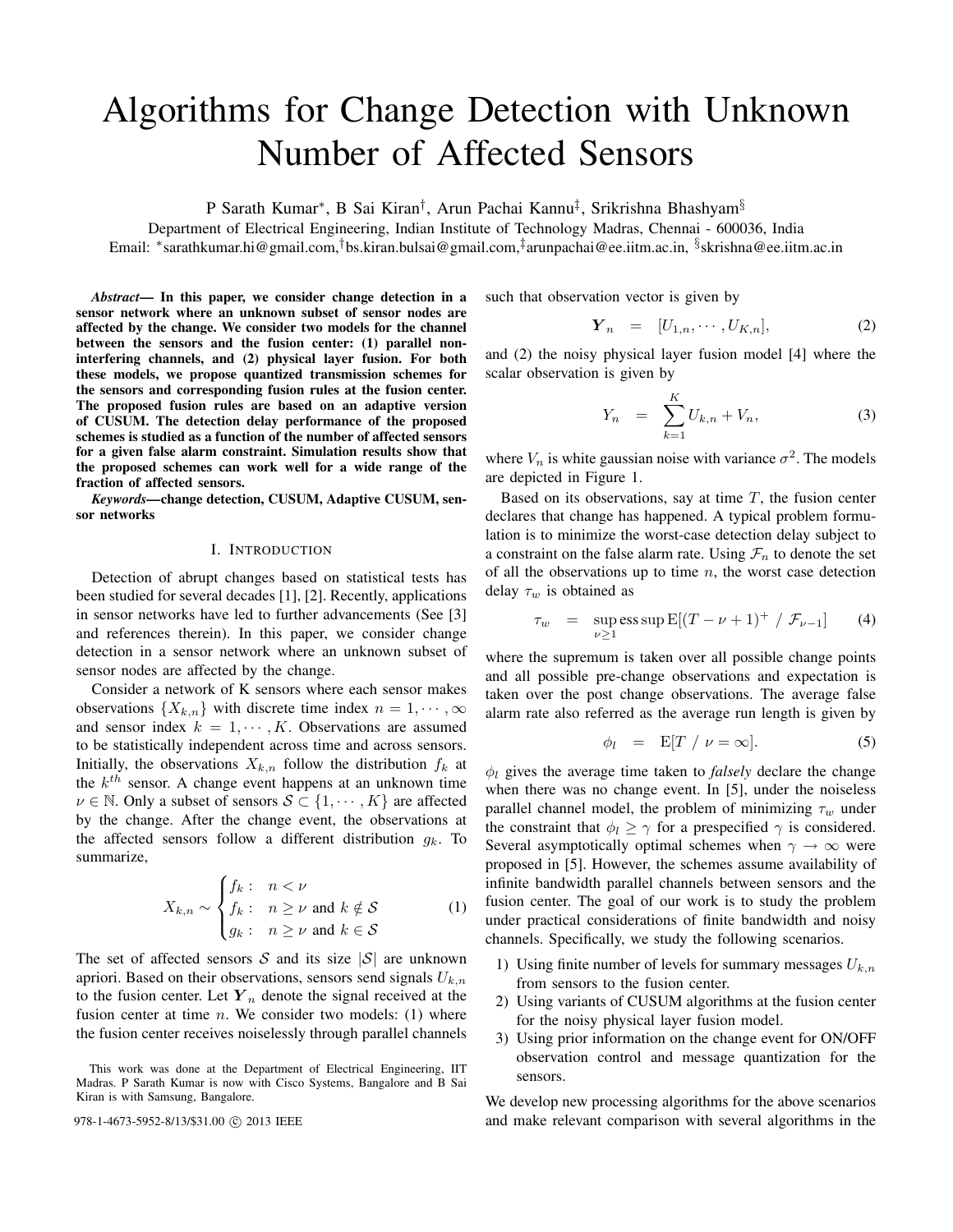

Fig. 1. Observation Model at sensors and fusion center.

existing literature.

# II. PARALLEL CHANNEL MODEL

In this section, we consider the model in (2) where the fusion center gets the noiseless observations from the sensors. For the single sensor case, the problem of minimizing the worst case detection delay under the average run length constraint is well studied [2]. It is well known that CUSUM algorithm is asymptotically optimal as average run-length approaches  $\infty$ . At each sensor, the log-likelihood ratio (LLR) at time instant  $n$  is computed as,

$$
L_{k,n} = \log \frac{g_k(X_{k,n})}{f_k(X_{k,n})},\tag{6}
$$

and the CUSUM metric at each sensor is calculated as

$$
W_{k,n} = \max(W_{k,n-1} + L_{k,n}, 0) \tag{7}
$$

with the initialization  $W_{k,0} = 0 \ \forall \ k$ .

#### *A. Hard thresholding scheme*

For reference, we present the hard thresholding scheme presented in [5]. The summary message sent by the sensors are given by

$$
U_{k,n} = \begin{cases} W_{k,n} & \text{if } W_{k,n} \ge b \\ 0 & \text{else} \end{cases}
$$
 (8)

where  $b$  is a suitably chosen threshold. The fusion center gets the noiseless observations  $Y_n$  as given in (2). The decision at the fusion center is given by

$$
\delta_h(\mathbf{Y}_n) = \begin{cases} \text{ declare change at time } n & \text{if } \sum_{k=1}^K U_{k,n} \ge a \\ \text{Continue} & \text{else} \end{cases}
$$
 (9)

The constant  $a$  is chosen to satisfy the run-length constraint  $\phi_l \geq \gamma$ . This hard thresholding scheme is shown to be asymptotically optimal in minimizing  $\tau_w$  in (4) as  $\phi_l \to \infty$ . One practical problem with this scheme is that the sensors need to transmit the CUSUM metric  $W_{k,n}$  (once it goes above threshold) and this may consume significant bandwidth.

## *B. Binary Quantization at Sensors*

In this section, we propose a binary message quantization at the sensors and subsequent detection at the fusion center. The summary message  $U_{k,n}$  sent from the sensors to the fusion center is the quantized version of the LLR  $L_{k,n}$  as given by

$$
U_{k,n} = \begin{cases} 1 & \text{if } L_{k,n} \ge t_k \\ 0 & \text{else} \end{cases}
$$
 (10)

In order to optimize the performance we have to choose  $t_k$ such that  $E[\tilde{L}_{k,n}^{BQ}]$  is maximized [6] where

$$
L_{k,n}^{BQ} = \log \frac{P_k^{(g)}(U_{k,n})}{P_k^{(f)}(U_{k,n})} = a_k^{(g)} U_{k,n} + a_k^{(f)} \qquad (11)
$$

with  $P_k^{(g)}$  $P_k^{(g)}(\cdot)$  and  $P_k^{(f)}$  $k_k^{(J)}(\cdot)$  denoting the probability induced on  $U_{k,n}$  given that the observation  $X_{k,n}$  is distributed as  $f_k$  and  $g_k$  respectively. The scalars  $a_k$ 's are given as

$$
a_k^{(g)} = \log \frac{\beta_k^{(g)}(1 - \beta_k^{(f)})}{\beta_k^{(f)}(1 - \beta_k^{(g)})}, \quad a_k^{(f)} = \log \frac{(1 - \beta_k^{(f)})}{(1 - \beta_k^{(g)})},
$$

where  $\beta_k^{(f)} = P_k^{(f)}$  $b_k^{(f)}\{U_{k,n} = 1\}$  and  $\beta_k^{(g)} = P_k^{(g)}$  $b_k^{(g)}\{U_{k,n}=1\}.$ Now,  $\mathbb{E}[L_{k,n}^{BQ}] = \beta_k^{(g)}$  $a_k^{(g)}a_k^{(g)} + a_k^{(f)} = \mathcal{I}_k^{BQ}(t_k)$  which is the Kullback-Leibler (KL) distance between  $P_k^{(g)}$  $P_k^{(g)}$  and  $P_k^{(f)}$  $\kappa^{(J)}$  and

$$
t_k^{opt} = \arg\max_{t_k > 0} \mathcal{I}_k^{BQ}(t_k). \tag{12}
$$

Now each sensor transmits  $U_{k,n}$  to the fusion center through the dedicated channel. At the fusion center, we calculate

$$
R_{k,n} = \max\left\{0, R_{k,n-1} + L_{k,n}^{BQ}\right\}
$$

and compute the SUM  $(S_n)$  and MAX  $(M_n)$ 

$$
S_n = \sum_{k=1}^{K} R_{k,n}, \quad M_n = \max_{1 \le k \le K} R_{k,n}.
$$

The decision rule at the fusion center is given by

$$
\delta_b = \begin{cases} \text{ declare change} & \text{if } S_n \ge a_1 \text{ or } M_n \ge a_2 \\ \text{Continue} & \text{else} \end{cases} \tag{13}
$$

and the constants  $a_1$  and  $a_2$  are chosen to satisfy the constraint  $\phi_l \geq \gamma$ . Through simulations, we compare the performance of binary quantization and hard thresholding schemes.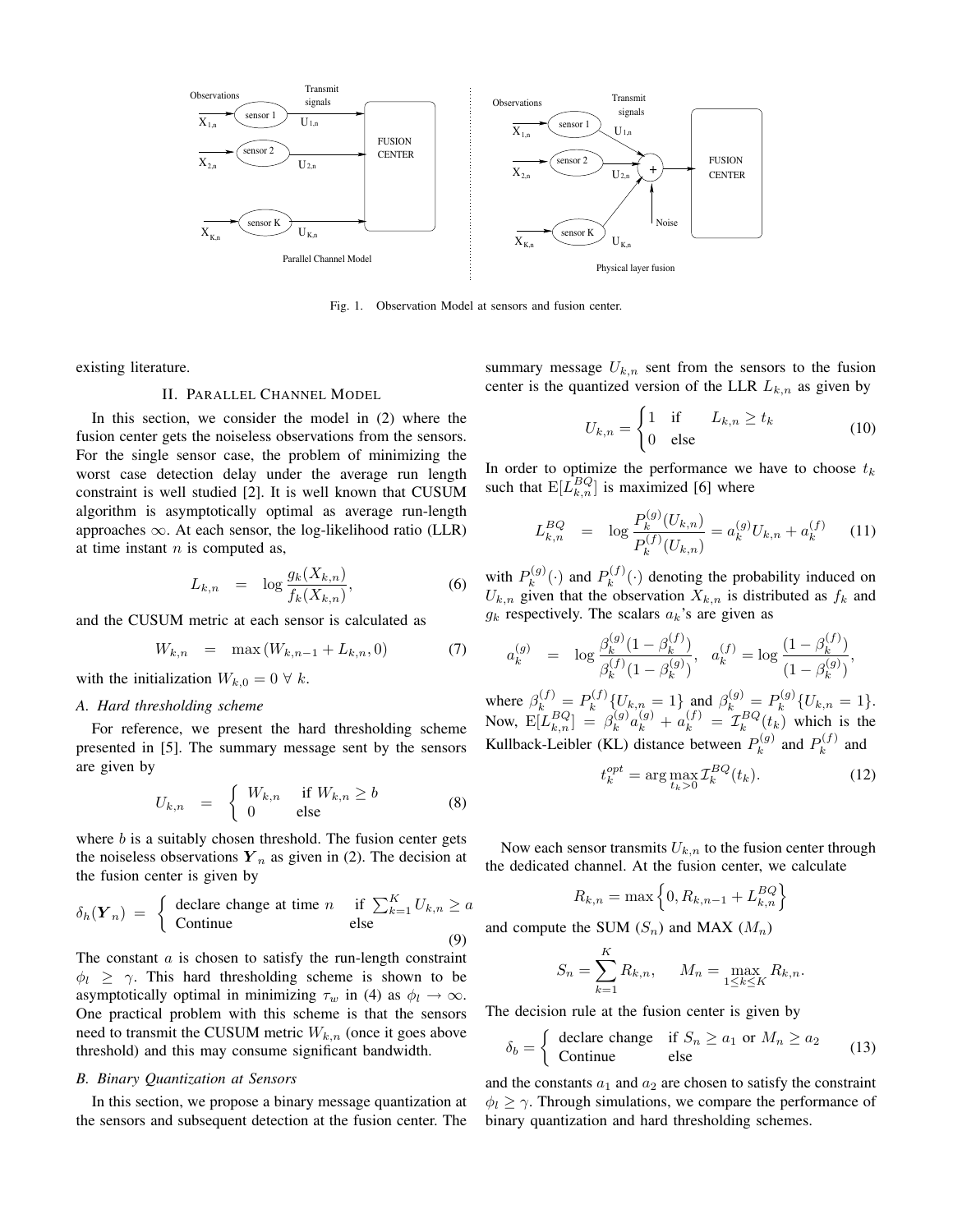#### III. NOISY PHYSICAL LAYER FUSION MODEL

Here we consider the physical layer fusion model (3) and develop suitable signal processing algorithms at the sensor and at the fusion center.

## *A. Adaptive Quantization at the Sensors*

In this section we propose an adaptive quantization approach for the physical layer fusion model. The summary message  $U_{k,n}$  is obtained by multi-level quantization of CUSUM metric  $W_{k,n}$  as

$$
U_{k,n} = \begin{cases} 0 & \text{if } W_{k,n} < \Delta \rho_k b \\ s & \text{if } \Delta \rho_k b \le W_{k,n} < 2\Delta \rho_k b \\ \dots & \dots \\ (L-1)s & \text{if } W_{k,n} \ge (L-1)\Delta \rho_k b \end{cases}
$$
(14)

where  $s > 0$  and  $\Delta \geq 1$  are pre-specified constants and threshold  $b$  is suitably chosen. Threshold scaling factor  $\rho_k$  is chosen as  $\rho_k = \frac{\mathcal{I}(g_k||f_k)}{\sum_{k=1}^K \mathcal{I}(g_k||f_k)},$  where  $\mathcal{I}(g_k||f_k)$  $\int g_k(x) \log \frac{g_k(x)}{f_k(x)} dx$ . Intuitively the sensors with lower KL distance between the pre change and the post change distributions will have a lower threshold  $b_k$  and vice versa. Ideally, the observation at the fusion center given by (3) follows  $\mathcal{N}(0, \sigma^2)$ before change and  $\mathcal{N}(m, \sigma^2)$  after the change and the mean  $m > 0$  is unknown as the number of affected sensors is unknown. In Section IV, we discuss the algorithms which can be employed at the fusion center for this model.

## *B. ON-OFF Observation control and Quantization at Sensors*

For the single sensor case, using a Bayesian prior model for the change point, an ON-OFF observation control policy is designed in [7] to minimize the average number of observations obtained at the sensor and the detection delay subject to a constraint on the false alarm probability. In this section, we use this ON-OFF observation control scheme at each sensor in the multi-sensor model with unknown number of affected sensors and physical layer fusion.

The change point is considered to follow geometric distribution with parameter  $\rho$  as given by

$$
\pi_n = P[\nu = n] = \rho(1 - \rho)^{(n-1)}, \quad n \ge 1.
$$

When the change happens, the observations follow the model in (1). Let  $S_{k,n} \in \{0,1\}$  denote the binary variable which indicates whether observation is made or not at time instant *n* by sensor *k*. Let  $T_k$  denote the time instant at which  $k^{th}$ sensor decides that change has happened. The average number of observations (ANO) made by sensors prior to change point is defined as ANO(k) =  $E\left[\sum_{n=1}^{\min\{T_k, \nu-1\}} S_{k,n}\right]$ , and the average detection delay is given by  $E_{DD}(k) = \mathbb{E}(T_k - \nu)^+$ . We consider the problem of

minimize 
$$
E_{DD}(k)
$$
  
subject to  $P{T_k < \nu} \leq \alpha$ , and ANO  $(k) \leq \beta$ 

where  $\alpha$  and  $\beta$  are given constraints. Using results from the single sensor case [7], we obtain the following optimal policy at each sensor.

The sufficient statistic for the above problem is

$$
p_{k,n} = P\{\nu \le n | X_{k,1}(S_{k,1}), \cdots, X_{k,n}(S_{k,n})\}
$$
 (15)

where  $\{X_{k,i}(S_{k,i}), 1 \leq i \leq n\}$  represents the history of measurements made upto time  $n$ .  $p_{k,n}$  can be updated as

$$
p_{k,n+1} = \begin{cases} \Phi^{(0)}(p_{k,n}) & \text{if } S_{k,n} = 0\\ \Phi^{(1)}(X_{k,n}, p_{k,n}) & \text{if } S_{k,n} = 1 \end{cases}
$$
 (16)

where

$$
\Phi^{(0)}(p_{k,n}) = p_{k,n} + (1 - p_{k,n})\rho \tag{17}
$$

$$
\Phi^{(1)}(X_{k,n}, p_{k,n}) = \frac{\Phi^{(0)}(p_{k,n}) L_{k,n}}{\Phi^{(0)}(p_{k,n}) L_{k,n} + (1 - \Phi^{(0)}(p_{k,n}))} \tag{18}
$$

with  $L_{k,n}$  is the LLR given in (6) and  $p_0 = \pi_0$ . The optimal ON-OFF control policy is

$$
S_{k,n+1} = \begin{cases} 0 & \text{if } p_{k,n} < B \\ 1 & \text{if } p_{k,n} \ge B \end{cases} \tag{19}
$$

and the optimal sensor change detection policy is

$$
\delta_o = \begin{cases} \text{ declare change at time } n & \text{if } p_{k,n} \ge A \\ \text{Continue} & \text{else} \end{cases} \tag{20}
$$

for suitably chosen thresholds  $A$  and  $B$ . Once the sensors decide on the change, the sensor sends signals

$$
U_{k,n} = \begin{cases} s & \text{after declaring change} \\ 0 & \text{else} \end{cases}
$$
 (21)

The fusion center receives the signals  $U_{k,n}$  from the sensors and makes its decision. Ideally, fusion center can use the prior information as well as the signals from the sensors to make its decision. However, the computation of sufficient statistics at the fusion center is highly involved and hence we resort to simple non-bayesian CUSUM algorithms at the fusion center. We consider the physical layer fusion model (3) at the fusion center and the detection algorithms at the fusion center is discussed in the following section.

#### IV. DETECTION ALGORITHMS AT THE FUSION CENTER

From the physical layer fusion model (3), it is clear that, when the sensors do not send any signal (before they detect the change), the fusion center simply observes the noise. On the other hand, after the sensors identify the change, their signals coherently add up at the fusion center. When the number of affected sensors is *known*, a dual CUSUM approach has been proposed in [4]. As the number of affected sensors is unknown in our model, we develop alternative approaches which are discussed below.

For convenience of exposition, we assume that  $T_k = \Gamma$  for all  $k \in S$ , i.e., all the affected sensors identify the change at the same instant. This may sound impractical but the adaptive algorithms proposed in this paper are robust and do not rely on this assumption. Denoting Gaussian distribution of mean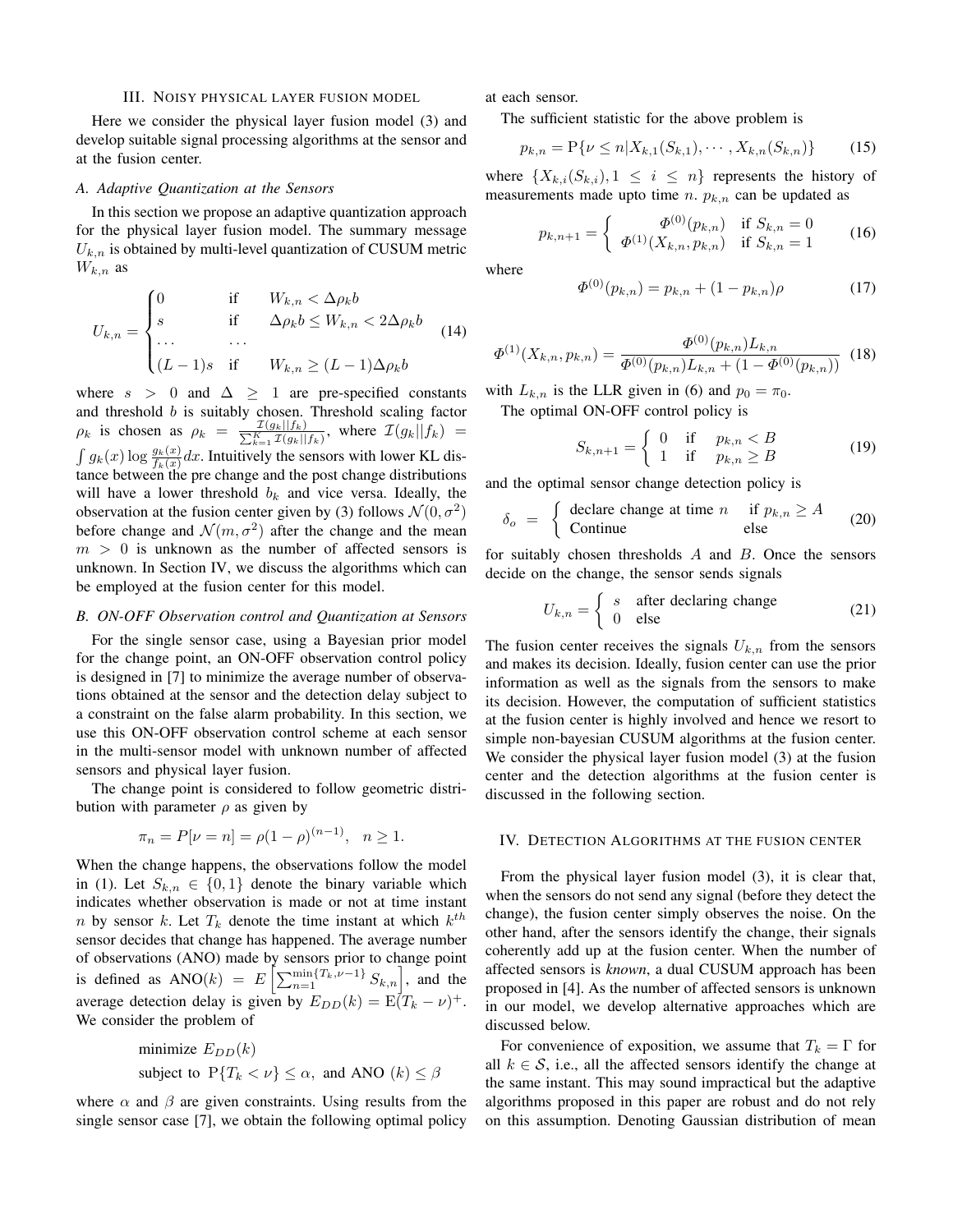m and variance  $\sigma^2$  by  $\mathcal{N}_m$ , we have the following model

$$
Y_n \sim \begin{cases} \mathcal{N}_0 & n < \Gamma \\ \mathcal{N}_{\tilde{m}} & n \ge \Gamma \end{cases}
$$

where the mean  $\tilde{m}$  is unknown since the number of affected sensors is unknown. The mean  $\tilde{m}$  belongs to a finite discrete set  $\mathcal{M} = \{0, s, \dots, Ms\}$  for some M which depends on the number of sensors  $K$  and the number of quantization levels used by the sensors (14). When the unknown post-change mean takes a values from a continuum, a parallel recursive test (parallel CUSUM) has been proposed and studied in [8]. Its extension (adaptive CUSUM) to a time-varying unknown mean case has been studied in [9]. Here, we adapt these algorithms to our problem in which the unknown mean belongs to a discrete set.

## *A. Parallel CUSUM*

Here we run a CUSUM algorithm for each possible mean in M as follows. For each  $m \in \mathcal{M}$ , compute the LLR

$$
L_n^m = \log \frac{\mathcal{N}_m(Y_n)}{\mathcal{N}_0(Y_n)} \tag{22}
$$

and the CUSUM metric is computed as

$$
W_n^m = \max(W_{n-1}^m + L_n^m, 0). \tag{23}
$$

Let us look at characteristics of the post-change CUSUM metrics. For  $n > \Gamma$ , define  $F(m) = EL_m^m$  where the expectation is taken over the distribution of  $Y_n$ . Note that, for  $n > \Gamma$ , the true distribution of  $Y_n$  is  $\mathcal{N}_{\tilde{m}}$ . We have

$$
F(\tilde{m}) = \text{E} \log \frac{\mathcal{N}_{\tilde{m}}(Y_n)}{\mathcal{N}_0(Y_n)} = \text{E} \log \frac{\mathcal{N}_{\tilde{m}}(Y_n)}{\mathcal{N}_m(Y_n)} + \text{E} \log \frac{\mathcal{N}_m(Y_n)}{\mathcal{N}_0(Y_n)}
$$

$$
= \mathcal{I}(\mathcal{N}_{\tilde{m}}||\mathcal{N}_m) + F(m)
$$

and since the KL distance  $\mathcal{I}(\cdot||\cdot)$  is non-negative, we have  $F(\tilde{m}) > F(m)$  with equality if and only if  $m = \tilde{m}$ . Hence the post change CUSUM metric  $W_n^m$  has a non-negative drift with the average slope of the drift  $F(m)$  being maximum when  $m = \tilde{m}$ . So, among the parallel CUSUM metrics  $W_n^m$ , the one corresponding to  $m = \tilde{m}$  is expected to be maximum after the change point. So, the fusion center detection rule for the parallel CUSUM is

$$
\delta_p = \begin{cases}\n\text{ declare change} & \text{if } \max_m W_n^m \ge a \\
\text{Continue} & \text{else}\n\end{cases} \tag{24}
$$

where  $\alpha$  is a suitably chosen threshold to satisfy the average run length constraint.

## *B. Adaptive CUSUM*

Parallel CUSUM computes the CUSUM metrics  $W_n^m$  for all  $m \in \mathcal{M}$ . In order to reduce the computational load, we employ the adaptive CUSUM approach developed in [9]. We consider an adaptive approach which estimates the unknown mean  $\tilde{m}$ . Allowing m to take continuum of values, we note that  $F(m)$ is a strictly concave function which achieves global maximum when  $m = \tilde{m}$ . So, given a small value of  $\epsilon$ , we can always find two values p, q such that  $q = p + \epsilon$  and  $F(p) = F(q)$  and

 $\tilde{m}$  lies in the interval  $(p, q)$ . Once we find such p and q, we have narrowed down the value of  $\tilde{m}$ . Given an  $\epsilon$ , to find the values for  $p$  and  $q$ , we proceed as follows. Choose arbitrarily the value of  $p_0$  and set  $q_0 = p_0 + \epsilon$  and then subsequent values are obtained as

$$
p_{n+1} = \max(0, p_n + \xi \mathcal{D}^n), q_{n+1} = \min(Ms, p_{n+1} + \epsilon) \tag{25}
$$

where  $\xi$  is the step size and  $\mathcal{D}^n$  is the difference  $F(q_n)$  –  $F(p_n)$ . Since, we do not have the values  $F(\cdot)$  as they involve expectation over unknown distribution, we replace the ensemble average  $\mathcal{D}^n$  by the time average given as

$$
\hat{\mathcal{D}}^n = \log \frac{\mathcal{N}_{q_n}(Y_n)}{\mathcal{N}_{p_n}(Y_n)} \tag{26}
$$

The convergence analysis is straight forward. If  $\mathcal{D}^n > 0$ ,  $p_{n+1}$  and  $q_{n+1}$  will increase according to (25), so that  $\hat{\mathcal{D}}^{n+1}$ will decrease due to the concavity of the function. Similarly, if  $\hat{\mathcal{D}}^n$  < 0,  $p_{n+1}$  and  $q_{n+1}$  will decrease so that  $\hat{\mathcal{D}}^{n+1}$ will increase. In both the cases,  $\hat{\mathcal{D}}^n$  will converge to zero. The choice of  $\epsilon$  is crucial. Higher value of  $\epsilon$  leads to faster convergence but it also increases the interval range of the estimated parameter.

Based on the current values  $p_n$  and  $q_n$ , the mean value is estimated as  $\hat{m}_n = \frac{p_n + q_n}{2}$  and the CUSUM is computed based on the current estimate of the mean as

$$
W_n = \max\left(0, W_{n-1} + \log \frac{\mathcal{N}_{\hat{m}_n}(Y_n)}{\mathcal{N}_0(Y_n)}\right) \qquad (27)
$$

and the decision rule is

$$
\delta_a = \begin{cases} \text{ declare change} & \text{if } W_n \ge a \\ \text{Continue} & \text{else} \end{cases} \tag{28}
$$

where  $\alpha$  is a suitably chosen threshold to satisfy the average run length constraint.

#### V. SIMULATION RESULTS

Number of sensors  $K = 100$ . All the sensors are assumed to be homogeneous. The observations at each sensor are i.i.d. with pre-change distribution  $\mathcal{N}(0, 1)$  and post-change distribution  $\mathcal{N}(0.5, 1)$ . We use the detection delay at the fusion center as the performance metric of interest and keep the same average run length constraint for different schemes.

For the noiseless parallel channel model, the Figure 2 compares the delay performance of hard thresholding scheme [5] with the likelihood binary quantization scheme for the same average run length constraint. We see that even with binary messages from the sensors, the delay performance is close to the hard thresholding scheme.

In Fig. 3, we compare the performance of adaptive and parallel CUSUM methods for the noisy physical layer channel model. The simulations are performed with Signal to Noise ratio (SNR)  $10 \log \frac{s^2}{\sigma^2}$  being 0dB and binary quantization (14) with threshold  $b = 460.52$ . From the plot we can observe that the delay performance is nearly the same for the two schemes.